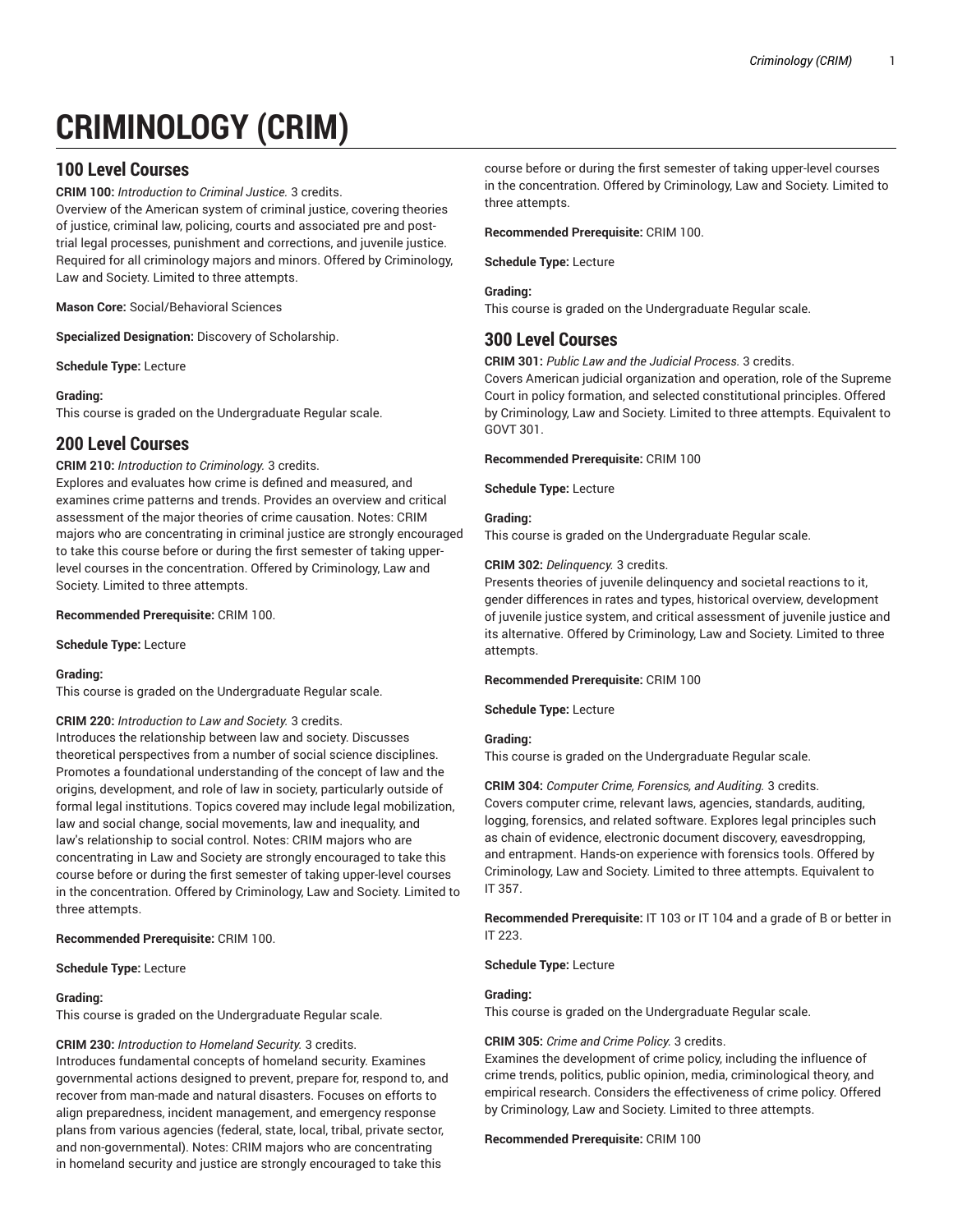# **Schedule Type:** Lecture

# **Grading:**

This course is graded on the Undergraduate Regular scale.

# **CRIM 306:** *Criminal Justice Ethics.* 3 credits.

Analyzes ethical principles relevant for those working in criminal justice. Required for all criminology majors. Offered by Criminology, Law and Society. Limited to three attempts.

# **Recommended Prerequisite:** CRIM 100.

# **Schedule Type:** Lecture

# **Grading:**

This course is graded on the Undergraduate Regular scale.

# **CRIM 307:** *Social Inequality, Crime, and Justice.* 3 credits. Explores the significance of social inequality (especially race and gender inequality) for several crime and criminal justice issues. Examines variations in criminal offending and victimization, and explores disparities in criminal justice processing. Offered by Criminology, Law and Society. Limited to three attempts.

# **Recommended Prerequisite:** CRIM 100

**Schedule Type:** Lecture

# **Grading:**

This course is graded on the Undergraduate Regular scale.

# **CRIM 308:** *Human Rights and Justice.* 3 credits.

Studies the norms, laws, and systems for the promotion and protection of human rights. Provides a foundation for understanding historical, legal, political, economic, and ethical aspects of human rights. Examines ideological and cultural perspectives, sources of violations, the United Nations, regional and national mechanisms, special issues (e.g., women, torture, children, minorities), and the role of nongovernmental organizations. Offered by Criminology, Law and Society. Limited to three attempts.

# **Recommended Prerequisite:** CRIM 100

**Schedule Type:** Lecture

# **Grading:**

This course is graded on the Undergraduate Regular scale.

**CRIM 310:** *Introduction to the Intelligence Community.* 3 credits. Introduces students to the structure, function, and process of the intelligence community including the basic skills in writing, research, and presentation used in intelligence analysis. Required for all intelligence analysis minors. Offered by Criminology, Law and Society. Limited to three attempts.

# **Schedule Type:** Lecture

# **Grading:**

This course is graded on the Undergraduate Regular scale.

# **CRIM 312:** *Intelligence Analysis Techniques.* 3 credits.

Introduces the key analytical techniques used by entry-level analysts In the Intelligence community. Offered by Criminology, Law and Society. Limited to three attempts.

# **Registration Restrictions:** Required Prerequisites: CRIM 310<sup>D</sup> or L310.

<sup>D</sup> Requires minimum grade of D.

**Schedule Type:** Lecture

# **Grading:**

This course is graded on the Undergraduate Regular scale.

**CRIM 315:** *Research Methods and Analysis in Criminology.* 3 credits. Provides an introduction to research design, methods, and analysis in the field of criminology. Students learn to understand, interpret, and critique quantitative and qualitative research approaches, and become intelligent consumers of research. Notes: This course does not meet the College's IT requirements. Offered by Criminology, Law and Society. Limited to three attempts.

**Specialized Designation:** Scholarly Inquiry.

**Recommended Prerequisite:** CRIM 100.

**Schedule Type:** Lecture

# **Grading:**

This course is graded on the Undergraduate Regular scale.

# **CRIM 320:** *Crime and Place.* 3 credits.

Focuses on the analysis of locations that attract and repel crime, displacement of crime, and identifying and measuring crime concentrations. Offered by Criminology, Law and Society. Limited to three attempts.

# **Recommended Prerequisite:** CRIM 100.

**Schedule Type:** Lecture

# **Grading:**

This course is graded on the Undergraduate Regular scale.

# **CRIM 325:** *Hate Crime.* 3 credits.

Provides an introductory understanding of the definitions of hate crime; extremist groups and individuals; reporting, investigation, and prosecution of hate crimes; and hate crime policy and legislation. Offered by Criminology, Law and Society. Limited to three attempts.

**Recommended Prerequisite:** CRIM 100.

**Schedule Type:** Lecture

# **Grading:**

This course is graded on the Undergraduate Regular scale.

# **CRIM 350:** *Counterintelligence.* 3 credits.

Introduces the legal authority, objectives, and guidelines of the counterintelligence discipline. Covers the investigative, defensive, offensive, and collection activities of the counterintelligence function. Notes: Elective course for the Intelligence Analysis minor. Offered by Criminology, Law and Society. Limited to three attempts.

# **Registration Restrictions:**

Required Prerequisites: CRIM 310<sup>C</sup> or L310. <sup>C</sup> Requires minimum grade of C.

**Schedule Type:** Lecture

# **Grading:**

This course is graded on the Undergraduate Regular scale.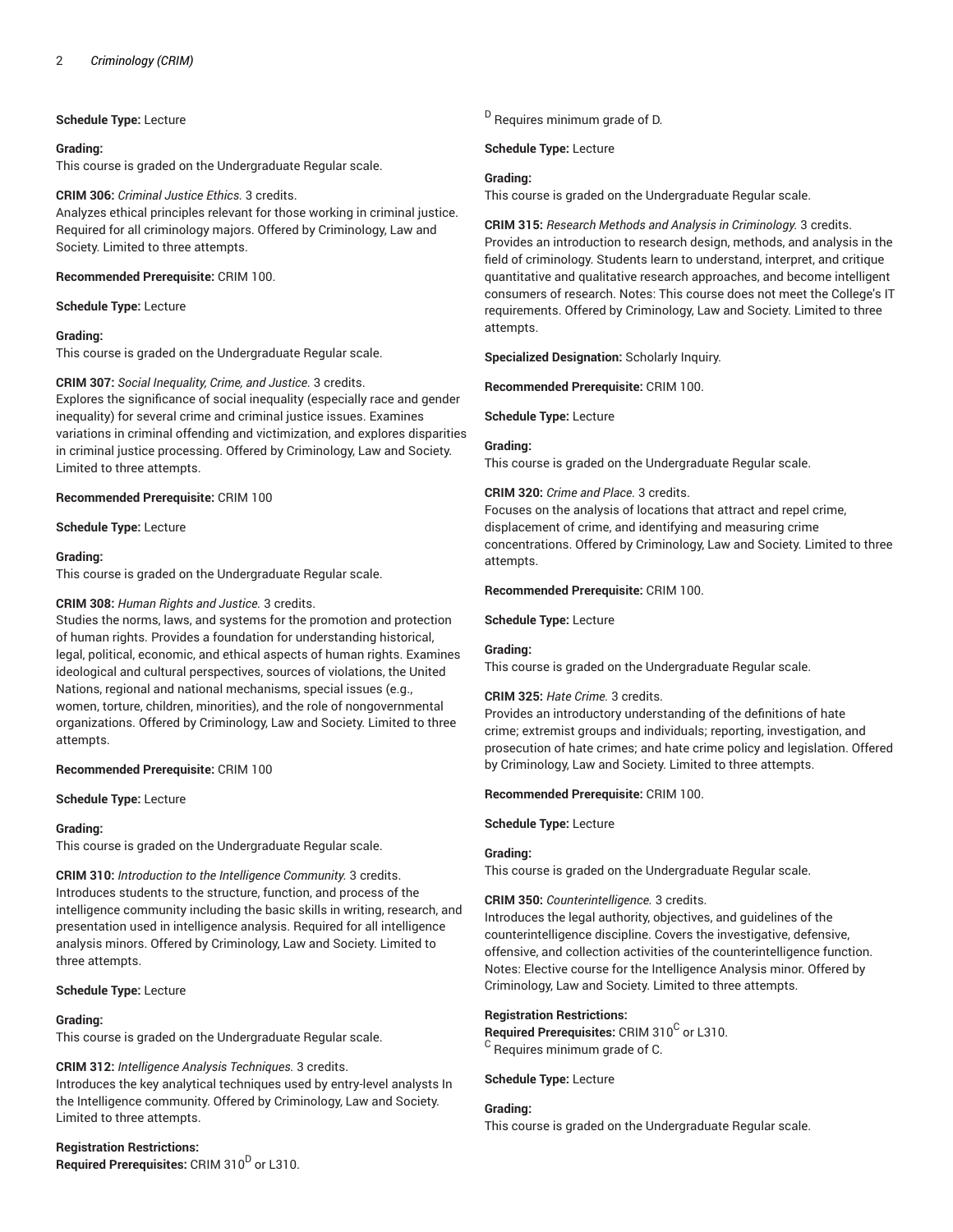# **400 Level Courses**

# **CRIM 400:** *Applied Criminal Psychology.* 3 credits.

Uses overview of psychological and criminological theories to apply behavioral science theory to practical application in forensic settings. Focuses on analysis of various crime scenes and characteristics of offenders. Offered by Criminology, Law and Society. Limited to three attempts.

# **Schedule Type:** Lecture

# **Grading:**

This course is graded on the Undergraduate Regular scale.

# **CRIM 401:** *Policing in America.* 3 credits.

Fundamental issues relevant to contemporary public policing in America: role and history of police; impact on crime, disorder, and other social problems; discretion and its control; moral hazards; police legitimacy and public support; police culture and the police organization; and community policing. Offered by Criminology, Law and Society. Limited to three attempts.

# **Recommended Prerequisite:** CRIM 100

**Schedule Type:** Lecture

# **Grading:**

This course is graded on the Undergraduate Regular scale.

# **CRIM 402:** *Punishment and Corrections.* 3 credits.

Covers theories on forms of punishment systems; punishment and corrections as a product of historical, cultural, and political changes; differences by race and gender in punishment and corrections; problems of social control and violence in prisons; alternative rehabilitation; and community prevention strategies. Offered by Criminology, Law and Society. Limited to three attempts.

# **Recommended Prerequisite:** CRIM 100

**Schedule Type:** Lecture

# **Grading:**

This course is graded on the Undergraduate Regular scale.

# **CRIM 403:** *Community Corrections.* 3 credits.

Studies the purposes and goals of community-based corrections and its various components, including pretrial diversion, probation, parole, and emerging alternatives to traditional incarceration. Addresses issues related to offenders returning to the community and critical issues facing jails, community corrections, and the management of offenders in community settings. Examines the role of community corrections within the broader correctional system. Offered by Criminology, Law and Society. Limited to three attempts.

# **Recommended Prerequisite:** CRIM 100

**Schedule Type:** Lecture

# **Grading:**

This course is graded on the Undergraduate Regular scale.

# **CRIM 404:** *Crime Victims and Victimization.* 3 credits.

Explores experiences of crime victims, distribution of the risks of victimization, and causes and consequences of victimization. Also considers nature and influence of victim's rights advocates. Offered by Criminology, Law and Society. Limited to three attempts.

# **Recommended Prerequisite:** CRIM 100

**Schedule Type:** Lecture

# **Grading:**

This course is graded on the Undergraduate Regular scale.

# **CRIM 405:** *Law and Justice around the World.* 3 credits.

Comparative inquiry into the models of legal and justice systems around the world. Considers how social and legal norms are created, and how different societies exercise powers of social control. Evaluates justice models in action, including law and courts, policing, corrections, and juvenile justice. Offered by Criminology, Law and Society. Limited to three attempts.

**Mason Core:** Global Understanding

**Recommended Prerequisite:** CRIM 100

# **Schedule Type:** Lecture

# **Grading:**

This course is graded on the Undergraduate Regular scale.

# **CRIM 406:** *Family Law and the Justice System.* 3 credits.

Introduction to the elements of family law, and exploration of its influence on American social life and contemporary notions of justice. Topics include marriage and parenting, divorce, custody and support, nontraditional families, and domestic violence. Offered by Criminology, Law and Society. Limited to three attempts.

# **Recommended Prerequisite:** CRIM 100

**Schedule Type:** Lecture

# **Grading:**

This course is graded on the Undergraduate Regular scale.

# **CRIM 407:** *Advanced Topics in Law and Society.* 3 credits.

Provides an in-depth examination of the law's role in social life to deepen students' appreciation of the law in action. Focuses on scholarly research that describes and explains how legal actors, processes, and institutions operate in the world Topics include: theories of legal change, law's relationship to class, gender, and race, and law, culture, and identity. Offered by Criminology, Law and Society. Limited to three attempts.

**Recommended Prerequisite:** CRIM 100 or GOVT 301

**Schedule Type:** Lecture

# **Grading:**

This course is graded on the Undergraduate Regular scale.

# **CRIM 408:** *Criminal Courts.* 3 credits.

Studies the workings, advantages, and frailties of criminal courts, and explores whether the system works effectively and efficiently. Offered by Criminology, Law and Society. Limited to three attempts.

# **Recommended Prerequisite:** CRIM 100 or GOVT 301

**Schedule Type:** Lecture

# **Grading:**

This course is graded on the Undergraduate Regular scale.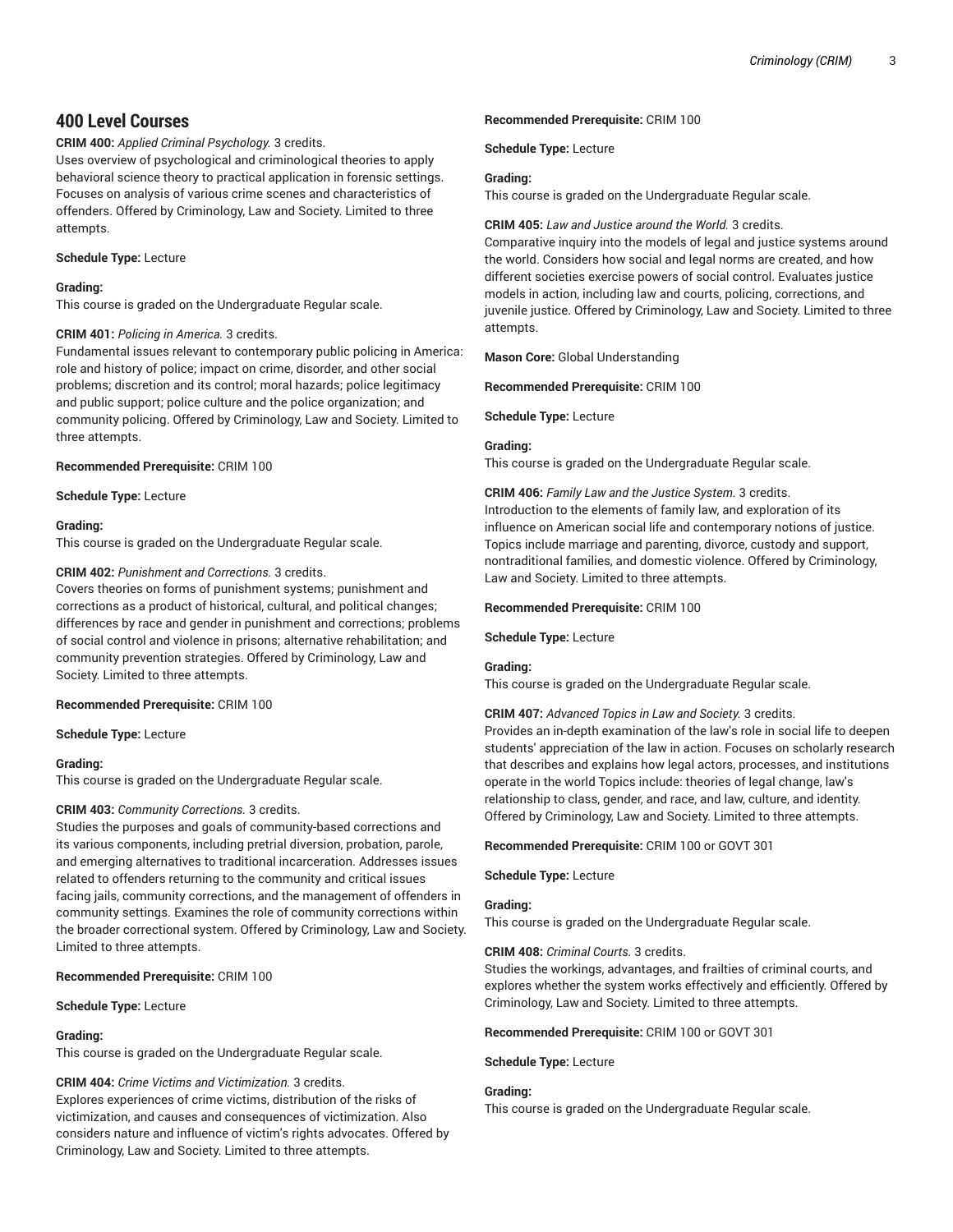# **CRIM 409:** *Community Policing.* 3 credits.

Study of community policing, particularly in the United States. Covers history and development of community policing, community relations, problem solving, and issues of organizational change. Offered by Criminology, Law and Society. Limited to three attempts.

# **Recommended Prerequisite:** CRIM 100

**Schedule Type:** Lecture

# **Grading:**

This course is graded on the Undergraduate Regular scale.

# **CRIM 410:** *Criminal Investigations.* 3 credits.

Focuses on criminal investigations and the role of the criminal investigator in the criminal justice system. Offered by Criminology, Law and Society. Limited to three attempts.

# **Recommended Prerequisite:** CRIM 100.

**Schedule Type:** Lecture

# **Grading:**

This course is graded on the Undergraduate Regular scale.

# **CRIM 411:** *Innovations in Policing.* 3 credits.

New developments in law enforcement's response to technical, legal, and social change. Examines law enforcement policies and practices in the past and present, and directions for the future. Offered by Criminology, Law and Society. Limited to three attempts.

# **Recommended Prerequisite:** CRIM 100.

**Schedule Type:** Lecture

# **Grading:**

This course is graded on the Undergraduate Regular scale.

# **CRIM 422:** *Controversial Legal Issues.* 3 credits.

Focuses on the study of law as an institution that continuously interacts with other social institutions at the individual, community, state, and federal levels. Examines how constitutional and statutory laws are interpreted by the courts to determine and define the law through contemporary, controversial, legal issues. Explores how the courts, using the law, resolve today's most controversial issues. Offered by Criminology, Law and Society. Limited to three attempts.

# **Recommended Prerequisite:** CRIM 100

**Schedule Type:** Lecture

# **Grading:**

This course is graded on the Undergraduate Regular scale.

**CRIM 423:** *Constitutional Law: Civil Rights and Liberties.* 3 credits. Studies First Amendment freedoms of speech, press, assembly, association, and religion; the right to privacy; and Fourteenth Amendment right to equal protection. Offered by Criminology, Law and Society. Limited to three attempts. Equivalent to GOVT 423.

# **Recommended Prerequisite:** CRIM 100

**Schedule Type:** Lecture

# **Grading:**

This course is graded on the Undergraduate Regular scale.

**CRIM 424:** *Constitutional Law: Criminal Process and Rights.* 3 credits. Studies constitutional law pertaining to the rights of the criminally accused from investigation and evidence through attorney, trial, and punishment stages at federal and state levels. Required for all criminology majors. Offered by Criminology, Law and Society. Limited to three attempts.

# **Recommended Prerequisite:** CRIM 100

**Schedule Type:** Lecture

# **Grading:**

This course is graded on the Undergraduate Regular scale.

**CRIM 425:** *Criminal Justice Management.* 3 credits.

Explains the management function for current and future criminal justice managers. Emphasizes communication, leadership skills, and organizational development. Offered by Criminology, Law and Society. Limited to three attempts.

# **Recommended Prerequisite:** D or higher in CRIM 100

# **Schedule Type:** Lecture

# **Grading:**

This course is graded on the Undergraduate Regular scale.

# **CRIM 430:** *Criminal Law.* 3 credits.

An overview of the definitions and elements of crimes, defense strategies, and the differences in criminal law across states. Offered by Criminology, Law and Society. Limited to three attempts.

# **Recommended Prerequisite:** CRIM 100.

**Schedule Type:** Lecture

# **Grading:**

This course is graded on the Undergraduate Regular scale.

**CRIM 460:** *Surveillance and Privacy in Contemporary Society.* 3 credits. Philosophical perspectives, historical context, technological developments, and institutional changes that surround controversies about privacy and surveillance in contemporary society. Explores public and private institutions conducting surveillance, how they calculate and manage risk, and legal constraints on surveillance activities. Offered by Criminology, Law and Society. Limited to three attempts. Equivalent to GOVT 460.

**Recommended Prerequisite:** CRIM 100

**Schedule Type:** Lecture

# **Grading:**

This course is graded on the Undergraduate Regular scale.

# **CRIM 462:** *Law Enforcement and Homeland Security.* 3 credits.

Examines the effect of 9/11 on law enforcement organizations in the United States and explores the evolving relationship between the military, federal, state, and local law enforcement agencies in the post-9/11 era. Emphasis on understanding the entire framework of homeland security in the United States and the unique issues faced by local law enforcement. Offered by Criminology, Law and Society. Limited to three attempts.

# **Recommended Prerequisite:** CRIM 100

**Schedule Type:** Lecture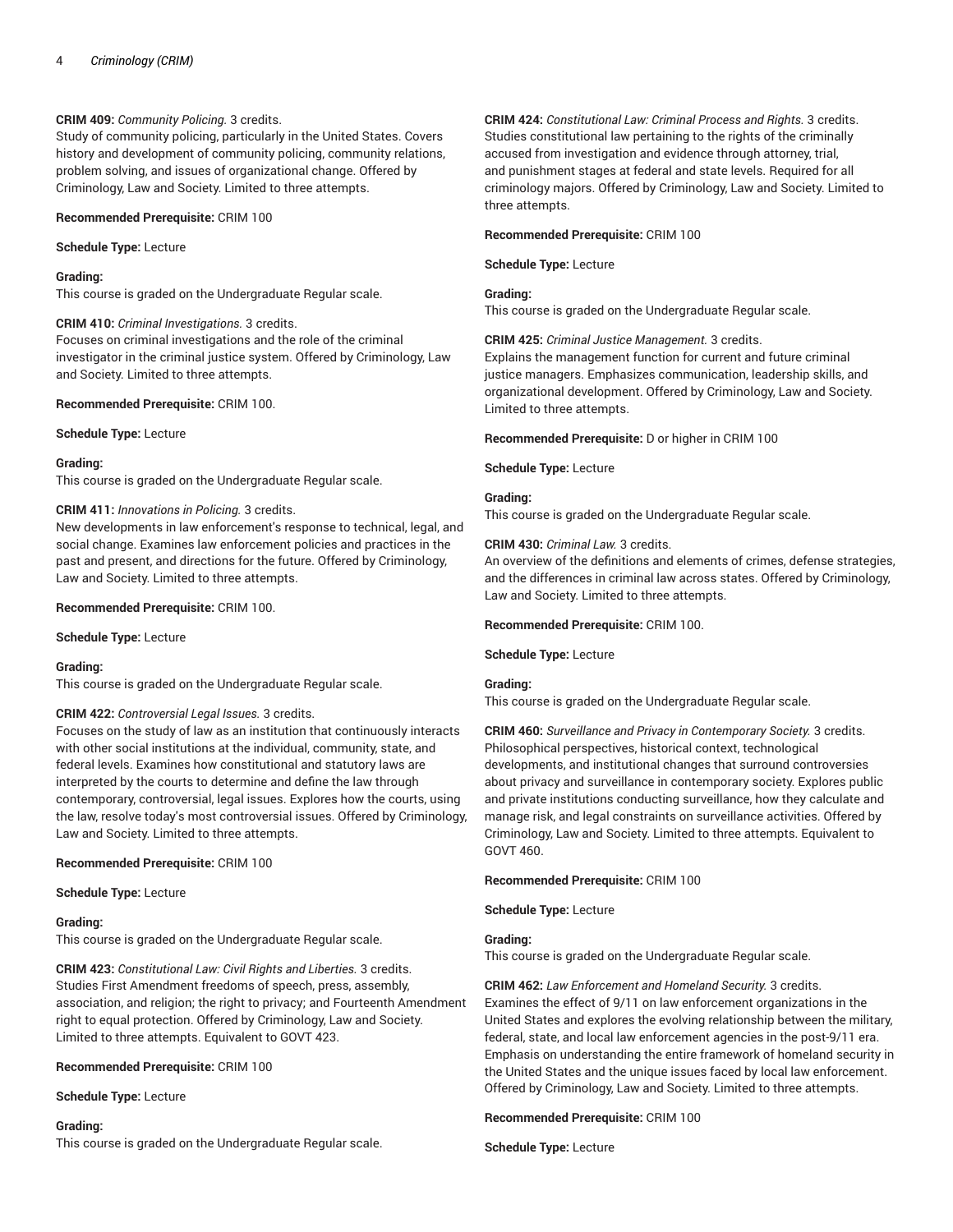# **Grading:**

This course is graded on the Undergraduate Regular scale.

**CRIM 471:** *Prevention and Deterrence of Crime.* 3 credits.

Theoretical and practical strategies for crime prevention and deterrence. Discusses social, environmental, and mechanical developments, police courts, and correctional elements of law enforcement in terms of current effectiveness and future potential for crime prevention. Offered by Criminology, Law and Society. Limited to three attempts.

#### **Recommended Prerequisite:** CRIM 100

**Schedule Type:** Lecture

# **Grading:**

This course is graded on the Undergraduate Regular scale.

# **CRIM 475:** *Theory and Politics of Terrorism.* 3 credits.

Explores origins of terrorism, tracing development from early states to a modern mode of conflict. Presents national, regional, and global perspectives. Offered by Criminology, Law and Society. Limited to three attempts.

**Recommended Prerequisite:** CRIM 100

**Schedule Type:** Lecture

# **Grading:**

This course is graded on the Undergraduate Regular scale.

# **CRIM 479:** *Preparation for Internship.* 3 credits.

Preparation for internship in a justice organization or justice-related work activity. Students develop a relationship with a prospective internship sponsor and develop a plan for the internship and the research to be reported. Notes: This course is only open to students majoring in Criminology, Law and Society, and should only be taken by students who intend to complete an internship. Offered by Criminology, Law and Society. Limited to three attempts.

# **Recommended Prerequisite:** CRIM 100, 306, and 315.

**Schedule Type:** Lecture

# **Grading:**

This course is graded on the Undergraduate Regular scale.

# **CRIM 480:** *Internship.* 6-12 credits.

Application of classroom learning to an applied justice setting. Students maintain daily journals, conduct research, and deliver written and oral reports. Notes: Before enrolling, students must have a plan approved by the instructor. Seminars are held three times during the semester for discussion and oral presentation. Minimum of 45 hours of on-thejob work time required for each credit. Offered by Criminology, Law and Society. May be repeated within the degree for a maximum 12 credits.

**Recommended Prerequisite:** CRIM 100, 306, 315, 479, and approval of department.

# **Schedule Type:** Internship

# **Grading:**

This course is graded on the Undergraduate Regular scale.

# **CRIM 485:** *Study Abroad.* 1-12 credits.

Study Abroad. Course topics, content, and locations vary. Offered by Criminology, Law and Society. May be repeated within the degree for a maximum 12 credits.

# **Recommended Prerequisite:** CRIM 100.

**Schedule Type:** Lecture

# **Grading:**

This course is graded on the Undergraduate Regular scale.

# **CRIM 490:** *Special Topics.* 1-3 credits.

Recent developments in the field. Notes: Topics vary. May be used to fulfill requirements for different concentrations in the BS in criminology, law, and society depending on the topic. May be repeated when topic is different. Offered by Criminology, Law and Society. May be repeated within the term for a maximum 15 credits.

#### **Recommended Prerequisite:** CRIM 100

**Schedule Type:** Lecture

# **Grading:**

This course is graded on the Undergraduate Regular scale.

# **CRIM 491:** *Honors Seminar I.* 3 credits.

Course includes readings, individual or group projects, and discussion of seminar papers. Notes: First of a two-course sequence; subject varies. May be repeated when topic varies. Offered by Criminology, Law and Society. May be repeated within the degree for a maximum 6 credits.

**Specialized Designation:** Impact Associated.

**Recommended Prerequisite:** Acceptance to pursue honors in the major.

**Schedule Type:** Seminar

# **Grading:**

This course is graded on the Undergraduate Regular scale.

# **CRIM 492:** *RS: Honors Seminar II.* 3 credits.

Course includes readings and discussion of seminar papers, leading to a research project under the direction of a faculty member. Notes: Second of a two-course sequence. Subject varies. Oral exam on the research and report may be required. May be repeated when topic varies. Offered by Criminology, Law and Society. May be repeated within the degree for a maximum 6 credits.

**Specialized Designation:** Research/Scholarship Intensive

**Recommended Prerequisite:** CRIM 491.

**Schedule Type:** Seminar

# **Grading:**

This course is graded on the Undergraduate Regular scale.

**CRIM 495:** *Capstone in Criminology, Law and Society.* 3 credits. Provides an in-depth examination of a historical and contemporary issues facing criminology and law and society scholars. Focuses on the philosophies, practices, and procedures used by individuals and organizations and uses a variety of materials, experiences and resources. Offered by Criminology, Law and Society. Limited to three attempts.

# **Mason Core:** Synthesis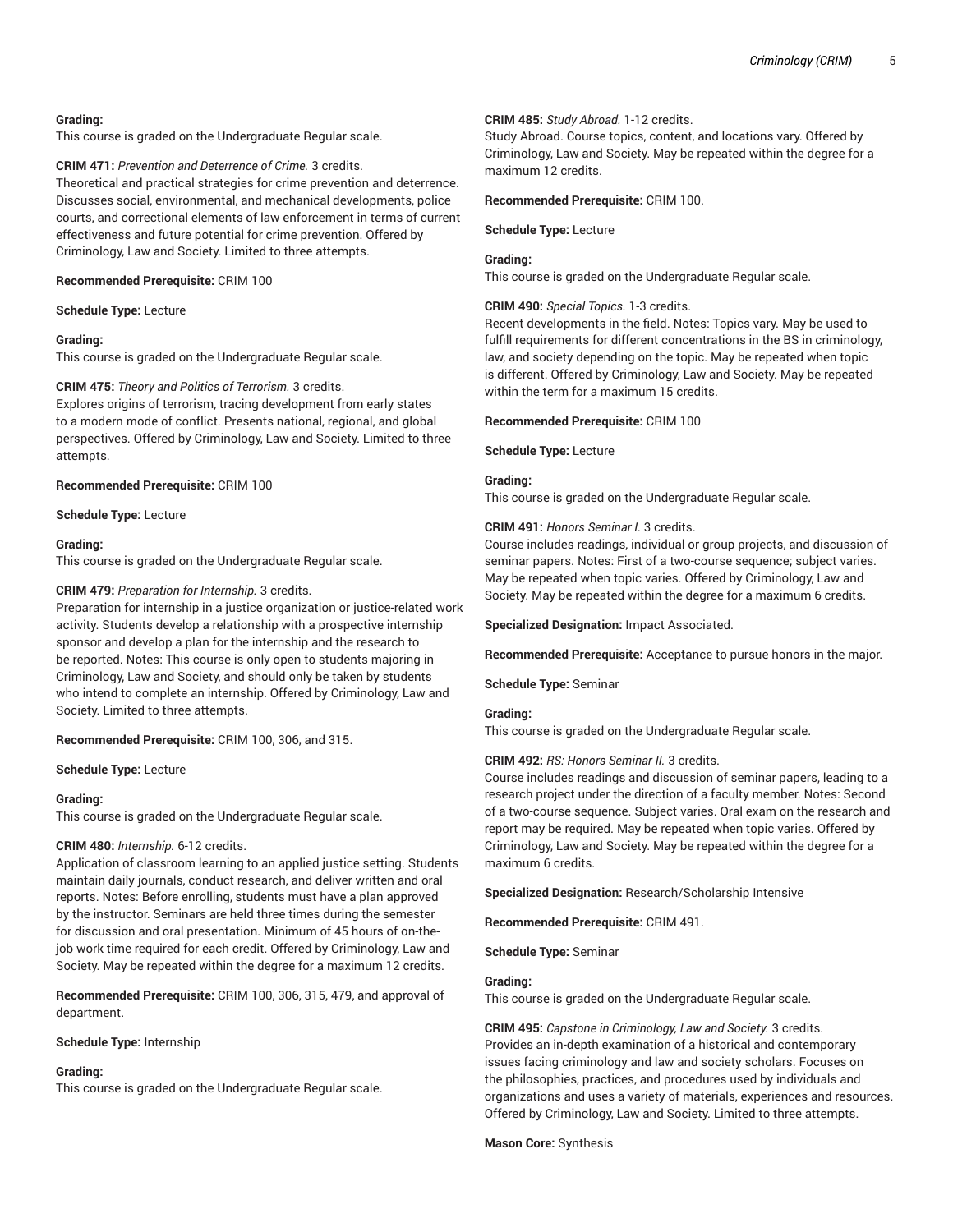#### **Specialized Designation:** Scholarly Inquiry., Writing Intensive in Major

**Recommended Prerequisite:** CRIM 100; ENGL 101/ENGH 101; ENGL 302/ ENGH 302; COMM 100, or 104; 60 credits.

**Schedule Type:** Lecture, Recitation

#### **Grading:**

This course is graded on the Undergraduate Regular scale.

# **CRIM 498:** *Research Practicum.* 1-3 credits.

Supervised research experience with a professor in a non-classroom setting. Offers students an opportunity to gain valuable research experience and training in research. Students are required to work 45 hours (across the semester) per credit. Notes: Open to majors in CRIM with 60 credits and permission of instructor and department. Offered by Criminology, Law and Society. May be repeated within the term for a maximum 6 credits.

#### **Recommended Prerequisite:** CRIM 100 and CRIM 315.

#### **Registration Restrictions:**

Enrollment is limited to students with a major, minor, or concentration in Criminology, Law and Society.

**Schedule Type:** Independent Study

#### **Grading:**

This course is graded on the Undergraduate Regular scale.

#### **CRIM 499:** *Independent Study.* 1-3 credits.

Reading and research on a specific topic under the direction of a faculty member. Notes: Open to majors in CRIM with 90 credits and permission of instructor and department. Written report is required; an oral exam or report may also be required. Degree requirements to be fulfilled by a particular independent study determined by student's advisor. Offered by Criminology, Law and Society. May be repeated within the term for a maximum 9 credits.

**Recommended Prerequisite:** CRIM 100 and 90 credits.

**Schedule Type:** Independent Study

# **Grading:**

This course is graded on the Undergraduate Regular scale.

# **500 Level Courses**

**CRIM 509:** *Justice Organizations and Processes.* 3 credits. Examines structures, practices, and performance of organizations involved in administration of justice: law enforcement, courts and legal agencies, corrections, regulatory and related agencies, and private organizations. Offered by Criminology, Law and Society. May not be repeated for credit. Equivalent to PUAD 509.

# **Registration Restrictions:**

Enrollment limited to students with a class of Advanced to Candidacy, Graduate, Non-Degree or Senior Plus.

Enrollment is limited to Graduate, Non-Degree or Undergraduate level students.

Students in a Non-Degree Undergraduate degree may **not** enroll.

**Schedule Type:** Seminar

**Grading:**

This course is graded on the Graduate Regular scale.

#### **CRIM 510:** *Policing in a Democratic Society.* 3 credits.

Fundamental issues in policing a democratic society: police mission, subculture, performance measurement, moral hazards, discretion, impact on crime and disorder, legitimacy, community policing, and other reforms. Offered by Criminology, Law and Society. May not be repeated for credit.

#### **Registration Restrictions:**

Enrollment limited to students with a class of Advanced to Candidacy, Graduate, Non-Degree or Senior Plus.

Enrollment is limited to Graduate, Non-Degree or Undergraduate level students.

Students in a Non-Degree Undergraduate degree may **not** enroll.

**Schedule Type:** Seminar

# **Grading:**

This course is graded on the Graduate Regular scale.

**CRIM 511:** *Evidence-based Crime and Justice Policy.* 3 credits. Examines the role that science and research play in criminal justice agencies, policies and practicecs. Includes understanding the strengths and limitations of the evidence-based practices framework, reviewing evidence about the effectiveness, fairness, theoretical underpinnings, and efficiency of various policies and practices to deal with crime and justice issues, and understanding how research is translated into policy and practice. Offered by Criminology, Law and Society. May not be repeated for credit.

# **Registration Restrictions:**

Enrollment limited to students with a class of Advanced to Candidacy, Graduate, Non-Degree or Senior Plus.

Enrollment is limited to Graduate, Non-Degree or Undergraduate level students.

Students in a Non-Degree Undergraduate degree may **not** enroll.

**Schedule Type:** Seminar

# **Grading:**

This course is graded on the Graduate Regular scale.

**CRIM 512:** *Implementing Crime and Justice Policy.* 3 credits. Introduces students to the art and science behind implementing policies in today's criminal justice organizations. While considering effective, best, and evidence-based practices, students will learn about both processes and outcomes related to adopting, adapting, implementing and sustaining reform in justice agencies. Key concepts include technology transfer, transportability, uptake, diffusion, fidelity, and change. Offered by Criminology, Law and Society. May not be repeated for credit.

#### **Registration Restrictions:**

Enrollment limited to students with a class of Advanced to Candidacy, Graduate, Non-Degree or Senior Plus.

Enrollment is limited to Graduate, Non-Degree or Undergraduate level students.

Students in a Non-Degree Undergraduate degree may **not** enroll.

**Schedule Type:** Seminar

**Grading:**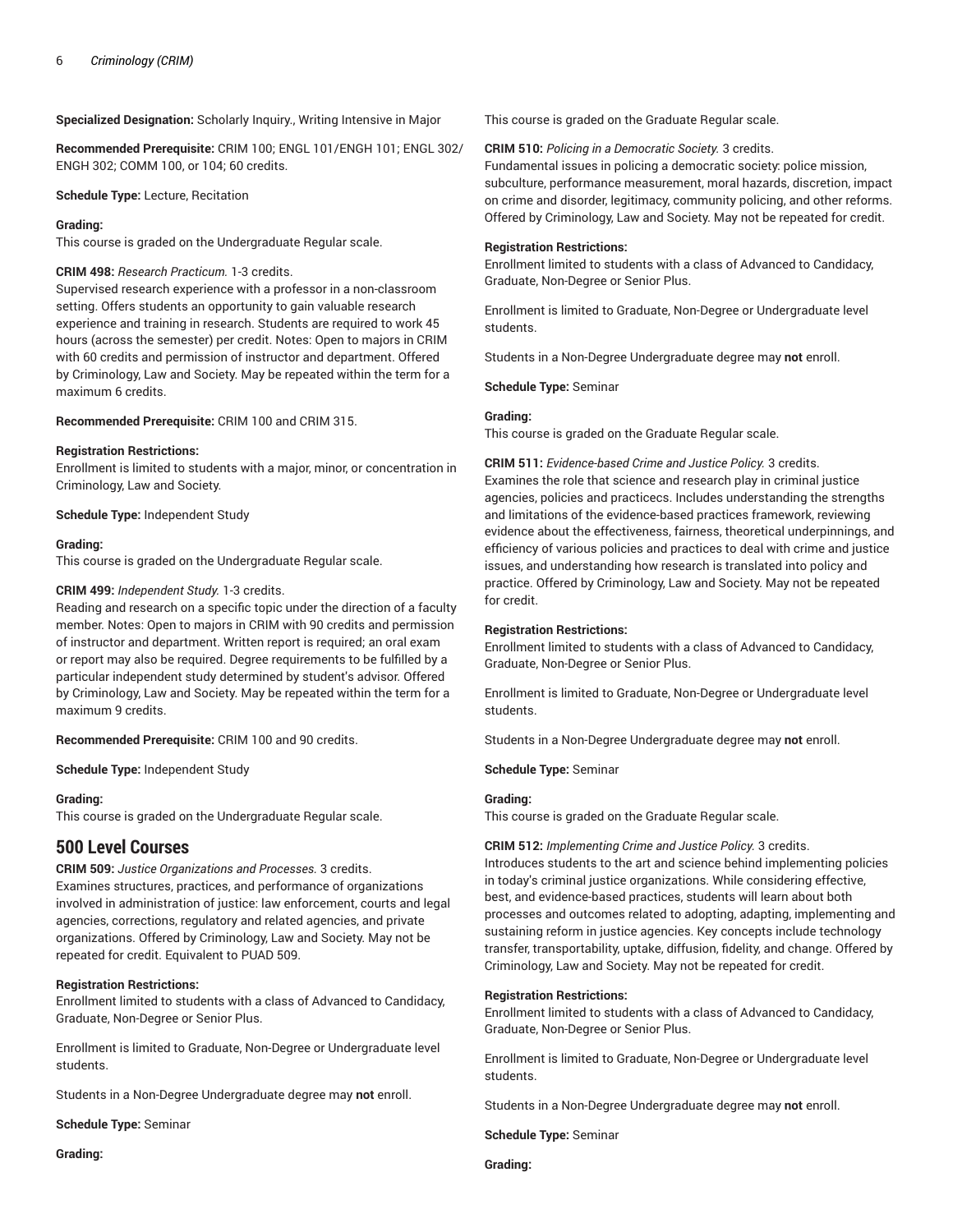This course is graded on the Graduate Regular scale.

**CRIM 513:** *Leadership in Justice Organizations.* 3 credits. Explores theory and evidence of various approaches to leadership and management as applied in justice organizations. Examples of leadership approaches include, trait, skills, style, contingency, path-goal, transformational, servant, team, and psychodynamic. Practical aspects of coping with the risks of leadership are included. Involves case studies and student self analysis using diagnostic tools. Offered by Criminology, Law and Society. May not be repeated for credit.

# **Registration Restrictions:**

Enrollment limited to students with a class of Advanced to Candidacy, Graduate, Non-Degree or Senior Plus.

Enrollment is limited to Graduate, Non-Degree or Undergraduate level students.

Students in a Non-Degree Undergraduate degree may **not** enroll.

**Schedule Type:** Seminar

#### **Grading:**

This course is graded on the Graduate Regular scale.

**CRIM 514:** *Legal and Ethical Issues in Criminal Justice.* 3 credits. Legal and ethical issues in the making and administration of criminal justice policy in the United States. Covers the legal framework governing each issue, competing values influencing policies and practice, and the history of legal reforms in the criminal justice system. Recurrent underlying themes are legalized discretion, gender and racial equality, due process, and procedural justice. Offered by Criminology, Law and Society. May not be repeated for credit.

# **Registration Restrictions:**

Enrollment limited to students with a class of Advanced to Candidacy, Graduate, Non-Degree or Senior Plus.

Enrollment is limited to Graduate, Non-Degree or Undergraduate level students.

Students in a Non-Degree Undergraduate degree may **not** enroll.

**Schedule Type:** Seminar

#### **Grading:**

This course is graded on the Graduate Regular scale.

**CRIM 515:** *Criminal Justice Research Methods and Data Analysis.* 3 credits. Methods of scientific inquiry applied to criminal justice issues. Includes formulation of research questions, logic of inquiry, research design, observation, measurement, and introduction to social statistics and applications to criminal justice data analysis. Learn to critique research and present data in agency reports. Offered by Criminology, Law and Society. May not be repeated for credit.

# **Registration Restrictions:**

Enrollment limited to students with a class of Advanced to Candidacy, Graduate, Non-Degree or Senior Plus.

Enrollment is limited to Graduate, Non-Degree or Undergraduate level students.

Students in a Non-Degree Undergraduate degree may **not** enroll.

**Schedule Type:** Seminar

#### **Grading:**

This course is graded on the Graduate Regular scale.

**CRIM 516:** *Evaluation of Crime and Justice Policies and Practices.* 3 credits. The major principles and approaches of program evaluation applied to crime and justice policies. Presents a conceptual framework for problem evaluation. Explores issues and methods for developing evaluation questions and assessing various aspects of program theory, operation and outcomes. Offered by Criminology, Law and Society. May not be repeated for credit.

**Recommended Prerequisite:** CRIM 515.

#### **Registration Restrictions:**

Enrollment limited to students with a class of Advanced to Candidacy, Graduate, Non-Degree or Senior Plus.

Enrollment is limited to Graduate, Non-Degree or Undergraduate level students.

Students in a Non-Degree Undergraduate degree may **not** enroll.

**Schedule Type:** Seminar

# **Grading:**

This course is graded on the Graduate Regular scale.

**CRIM 517:** *Research Practicum in Justice Policy and Practice.* 3 credits. Student-initiated research project supervised by instructor. Student will identify a client criminal justice organization or stakeholder group and conduct useful research on an issue of interest to that organization or group, producing a policy-oriented white paper suitable for delivery to the organization or group. Offered by Criminology, Law and Society. May not be repeated for credit.

**Recommended Prerequisite:** CRIM 515, CRIM 516.

# **Registration Restrictions:**

Enrollment is limited to students with a major in Criminal Justice or Criminology, Law and Society.

Enrollment is limited to Graduate level students.

Students in a Non-Degree Undergraduate degree may **not** enroll.

# **Schedule Type:** Seminar

# **Grading:**

This course is graded on the Graduate Regular scale.

**CRIM 521:** *The Constitution, Criminal Procedure, and Security.* 3 credits. Focuses on understanding legal doctrines that form basis of U.S. constitutional criminal procedural rights and how doctrines develop, why courts rule as they do, and evaluating strengths, weaknesses of rights. For MS Students. Offered by Criminology, Law and Society. May not be repeated for credit.

# **Registration Restrictions:**

Enrollment limited to students with a class of Advanced to Candidacy, Graduate, Non-Degree or Senior Plus.

Enrollment is limited to Graduate, Non-Degree or Undergraduate level students.

Students in a Non-Degree Undergraduate degree may **not** enroll.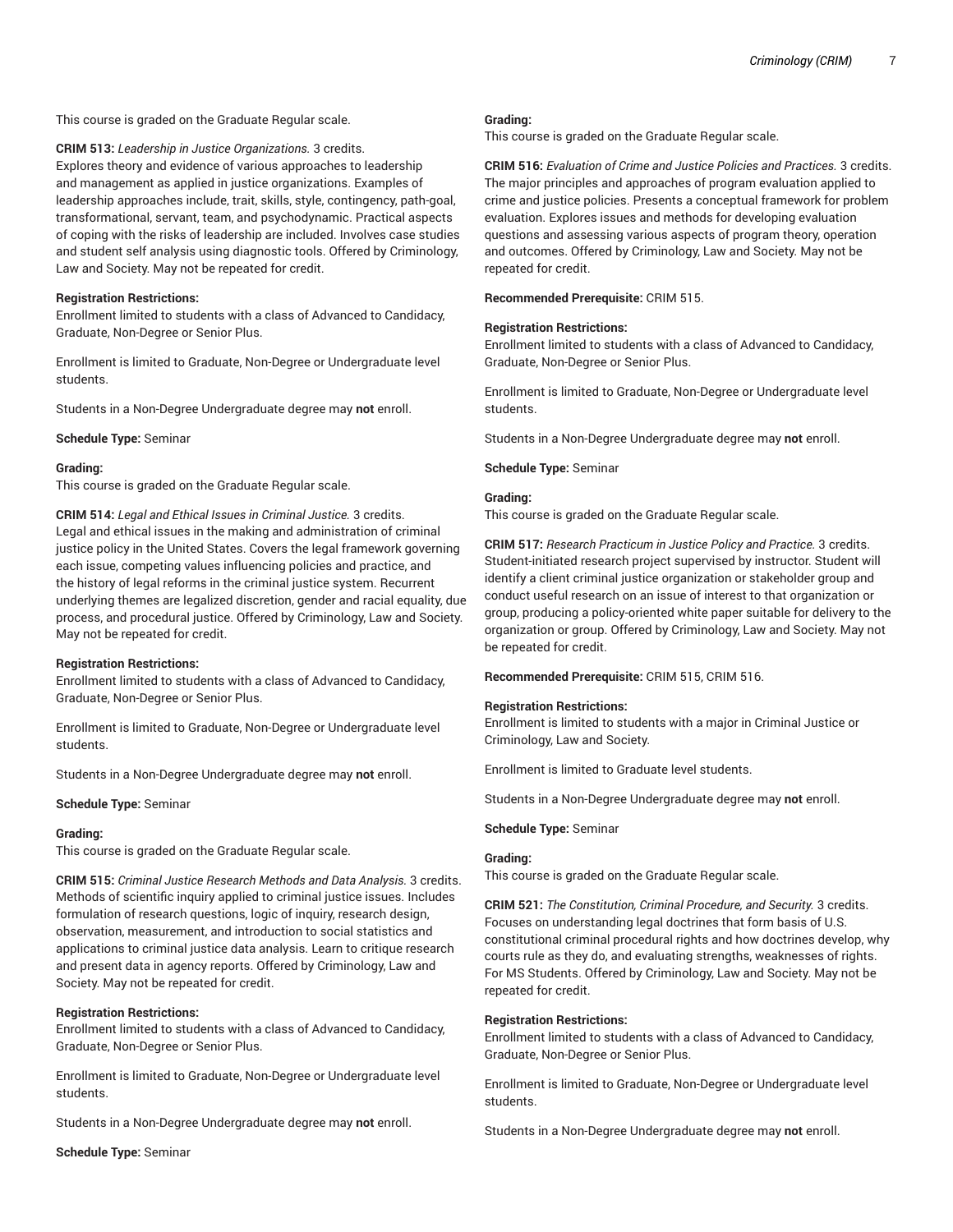**Schedule Type:** Seminar

#### **Grading:**

This course is graded on the Graduate Regular scale.

## **CRIM 523:** *Law and Social Control.* 3 credits.

Competing conceptions of law, political systems, and social control. Intellectual traditions behind social control, its definitions, and mechanisms for regulating public and private behavior, by both individuals and organizations in society. For MS Students. Offered by Criminology, Law and Society. May not be repeated for credit.

# **Registration Restrictions:**

Enrollment limited to students with a class of Advanced to Candidacy, Graduate, Non-Degree or Senior Plus.

Enrollment is limited to Graduate, Non-Degree or Undergraduate level students.

Students in a Non-Degree Undergraduate degree may **not** enroll.

**Schedule Type:** Seminar

#### **Grading:**

This course is graded on the Graduate Regular scale.

**CRIM 541:** *Conduct of Justice Organizations at the Street Level.* 3 credits. How justice organizations behave at lowest levels, where service is delivered and discretion is greatest (suspects, victims, witnesses, police officers, prison guards, parole officers, attorneys, and others who interact with the justice system). For MS students. Offered by Criminology, Law and Society. May not be repeated for credit.

# **Registration Restrictions:**

Enrollment limited to students with a class of Advanced to Candidacy, Graduate, Non-Degree or Senior Plus.

Enrollment is limited to Graduate, Non-Degree or Undergraduate level students.

Students in a Non-Degree Undergraduate degree may **not** enroll.

**Schedule Type:** Seminar

#### **Grading:**

This course is graded on the Graduate Regular scale.

#### **CRIM 544:** *Corrections.* 3 credits.

Covers the social institutions and processes involved in punishment, control, and behavior change. Reviews the consequences of different policies and organizational approaches. For MS students. Offered by Criminology, Law and Society. May not be repeated for credit.

# **Registration Restrictions:**

Enrollment limited to students with a class of Advanced to Candidacy, Graduate, Non-Degree or Senior Plus.

Enrollment is limited to Graduate, Non-Degree or Undergraduate level students.

Students in a Non-Degree Undergraduate degree may **not** enroll.

**Schedule Type:** Seminar

#### **Grading:**

This course is graded on the Graduate Regular scale.

# **CRIM 545:** *Crime Analysis.* 3 credits.

History, theory, and techniques of crime analysis and crime mapping. Includes routine activities, pattern, and rational choice theories. Review of data types. Application of crime analysis to crime control tactics, strategies, and administration. Offered by Criminology, Law and Society. May not be repeated for credit.

#### **Registration Restrictions:**

Enrollment limited to students with a class of Advanced to Candidacy, Graduate, Non-Degree or Senior Plus.

Enrollment is limited to Graduate, Non-Degree or Undergraduate level students.

Students in a Non-Degree Undergraduate degree may **not** enroll.

**Schedule Type:** Seminar

#### **Grading:**

This course is graded on the Graduate Regular scale.

# **CRIM 561:** *Politics of Crime Policy.* 3 credits.

Explores political context of crime policy. Examines influence of public opinion, interest groups, scientific community, and other political forces. In-depth, case-study comparison of several crime policies. For MS students. Offered by Criminology, Law and Society. May not be repeated for credit.

# **Registration Restrictions:**

Enrollment limited to students with a class of Advanced to Candidacy, Graduate, Non-Degree or Senior Plus.

Enrollment is limited to Graduate, Non-Degree or Undergraduate level students.

Students in a Non-Degree Undergraduate degree may **not** enroll.

**Schedule Type:** Seminar

# **Grading:**

This course is graded on the Graduate Regular scale.

# **CRIM 562:** *Crime and Place.* 3 credits.

Examines the concentration of crime at places, including geographic, environmental, and sociological features that attract or repel crime. Discusses theoretical explanations, crime prevention strategies, and the measurement of crime concentrations. For MS students. Offered by Criminology, Law and Society. May not be repeated for credit.

#### **Registration Restrictions:**

Enrollment limited to students with a class of Advanced to Candidacy, Graduate, Non-Degree or Senior Plus.

Enrollment is limited to Graduate, Non-Degree or Undergraduate level students.

Students in a Non-Degree Undergraduate degree may **not** enroll.

#### **Schedule Type:** Seminar

#### **Grading:**

This course is graded on the Graduate Regular scale.

#### **CRIM 595:** *Special Topics.* 3 credits.

Recent developments in the field or topics not covered by regularly listed courses. The course content varies. For MS sudents. Offered by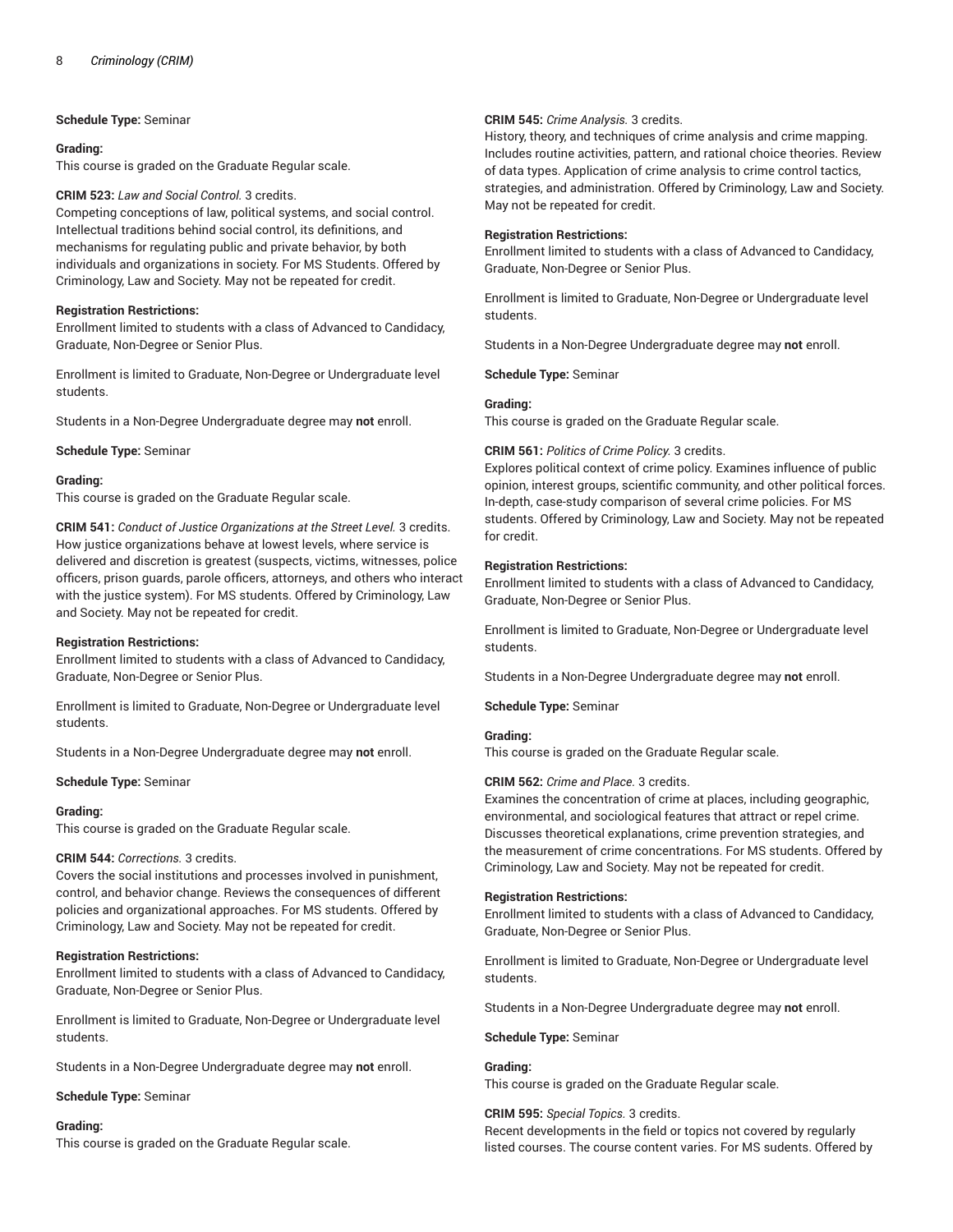Criminology, Law and Society. May be repeated within the term for a maximum 9 credits.

# **Registration Restrictions:**

Enrollment limited to students with a class of Advanced to Candidacy, Graduate, Non-Degree or Senior Plus.

Enrollment is limited to Graduate, Non-Degree or Undergraduate level students.

Students in a Non-Degree Undergraduate degree may **not** enroll.

# **Schedule Type:** Seminar

# **Grading:**

This course is graded on the Graduate Regular scale.

# **700 Level Courses**

**CRIM 700:** *Values, Ethics, and Criminal Justice Policy.* 3 credits. Overview of important public values and classical and contemporary theories for understanding how these values apply to the criminal justice process. Offered by Criminology, Law and Society. May not be repeated for credit. Equivalent to GOVT 726.

# **Registration Restrictions:**

Enrollment is limited to Graduate or Non-Degree level students.

Students in a Non-Degree Undergraduate degree may **not** enroll.

**Schedule Type:** Seminar

## **Grading:**

This course is graded on the Graduate Regular scale.

# **CRIM 710:** *Criminological Theory.* 3 credits.

Summarizes key principles and development of major criminological theories and evaluates the state of the empirical evidence for each one. Provides a critical assessment of different perspectives and identifies weaknesses and gaps. Offered by Criminology, Law and Society. May not be repeated for credit.

# **Registration Restrictions:**

Enrollment limited to students with a class of Graduate or Non-Degree.

Students in a Non-Degree Undergraduate degree may **not** enroll.

**Schedule Type:** Seminar

#### **Grading:**

This course is graded on the Graduate Regular scale.

# **CRIM 720:** *Law and Social Science.* 3 credits.

Examines social science approaches to the law and the social processes that affect the behavior of legal actors and institutions. Includes theory and research in the law and society tradition. Offered by Criminology, Law and Society. May not be repeated for credit. Equivalent to GOVT 728.

# **Registration Restrictions:**

Enrollment is limited to Graduate or Non-Degree level students.

Students in a Non-Degree Undergraduate degree may **not** enroll.

**Schedule Type:** Seminar

#### **Grading:**

This course is graded on the Graduate Regular scale.

**CRIM 721:** *The Constitution, Criminal Procedure, and Security.* 3 credits. Focuses on understanding legal doctrines that form basis of U.S. constitutional procedural rights and how doctrines develop, why courts rule as they do, and evaluating strengths, weaknesses of rights. Offered by Criminology, Law and Society. May not be repeated for credit. Equivalent to GOVT 713.

**Recommended Prerequisite:** CRIM 720 or GOVT 728, or permission of instructor.

# **Registration Restrictions:**

Enrollment is limited to Graduate or Non-Degree level students.

Students in a Non-Degree Undergraduate degree may **not** enroll.

**Schedule Type:** Seminar

# **Grading:**

This course is graded on the Graduate Regular scale.

# **CRIM 723:** *Law and Social Control.* 3 credits.

Competing conceptions of law, political systems, and social control. Intellectual traditions behind social control, its definitions, and mechanisms for regulating public and private behavior, by both individuals and organizations in society. Offered by Criminology, Law and Society. May not be repeated for credit.

**Recommended Prerequisite:** CRIM 720 or GOVT 728, or permission of instructor.

# **Registration Restrictions:**

Enrollment is limited to Graduate or Non-Degree level students.

Students in a Non-Degree Undergraduate degree may **not** enroll.

#### **Schedule Type:** Seminar

#### **Grading:**

This course is graded on the Graduate Regular scale.

#### **CRIM 730:** *Courts and Constitutional Law.* 3 credits.

Role, influence, and effects of U.S. courts in creating constitutional norms and interpreting them. Special attention to First and Fourteenth Amendments, Commerce Clause. Analyzes leading court cases. Offered by Criminology, Law and Society. May not be repeated for credit.

# **Registration Restrictions:**

Enrollment is limited to Graduate or Non-Degree level students.

Students in a Non-Degree Undergraduate degree may **not** enroll.

**Schedule Type:** Seminar

#### **Grading:**

This course is graded on the Graduate Regular scale.

# **CRIM 740:** *Justice Organizations.* 3 credits.

Understanding and evaluating criminal justice policies, practices, and structures in an organizational context. Draws on organizational theory and empirical research to explore the challenges and opportunities to shape criminal justice processes and outcomes. Offered by Criminology, Law and Society. May not be repeated for credit. Equivalent to PUAD 790.

#### **Registration Restrictions:**

Enrollment is limited to Graduate or Non-Degree level students.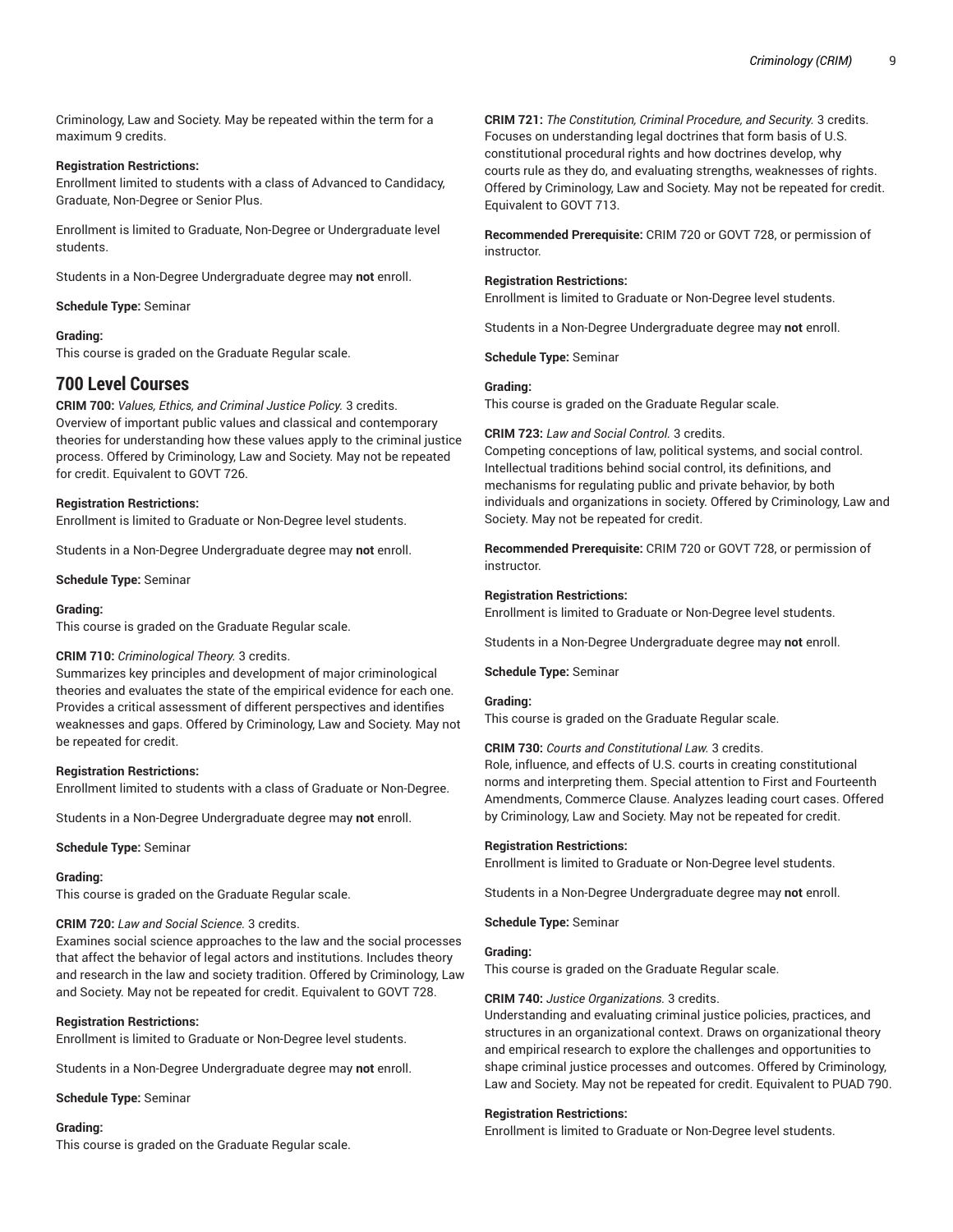Students in a Non-Degree Undergraduate degree may **not** enroll.

**Schedule Type:** Seminar

#### **Grading:**

This course is graded on the Graduate Regular scale.

## **CRIM 741:** *Street Level Criminal Justice.* 3 credits.

How justice organizations behave at lowest levels, where service is delivered and discretion is greatest (suspects, victims, witnesses, police officers, prison guards, parole officers, attorneys, and others who interact with the justice system). Offered by Criminology, Law and Society. May not be repeated for credit. Equivalent to PUAD 723.

**Recommended Prerequisite:** CRIM 740 or PUAD 790, or permission of instructor.

#### **Registration Restrictions:**

Enrollment is limited to Graduate or Non-Degree level students.

Students in a Non-Degree Undergraduate degree may **not** enroll.

**Schedule Type:** Seminar

#### **Grading:**

This course is graded on the Graduate Regular scale.

**CRIM 742:** *Leadership in Justice and Security Organizations.* 3 credits. Examines leadership theories, and explores fundamental questions about leadership in justice and security organizations today. Offered by Criminology, Law and Society. May not be repeated for credit.

**Recommended Prerequisite:** CRIM 740 or GOVT 790, or permission of instructor.

#### **Registration Restrictions:**

Enrollment is limited to Graduate or Non-Degree level students.

Students in a Non-Degree Undergraduate degree may **not** enroll.

**Schedule Type:** Seminar

# **Grading:**

This course is graded on the Graduate Regular scale.

**CRIM 743:** *Changing Justice and Security Organizations.* 3 credits. Examines challenges of changing justice organizations, how changes have been successfully and unsuccessfully implemented in the past, and what change strategies appear to be the most effective. Offered by Criminology, Law and Society. May not be repeated for credit. Equivalent to PUAD 797.

**Recommended Prerequisite:** CRIM 740 or PUAD790, or permission of instructor.

# **Registration Restrictions:**

Enrollment is limited to Graduate or Non-Degree level students.

Students in a Non-Degree Undergraduate degree may **not** enroll.

**Schedule Type:** Seminar

#### **Grading:**

This course is graded on the Graduate Regular scale.

# **CRIM 744:** *Corrections.* 3 credits.

Covers the social institutions and processes involved in punishment, control, and behavior change. Reviews the consequences of different policies and organizational approaches. Offered by Criminology, Law and Society. May not be repeated for credit.

**Recommended Prerequisite:** CRIM 740.

#### **Registration Restrictions:**

Enrollment is limited to Graduate or Non-Degree level students.

Students in a Non-Degree Undergraduate degree may **not** enroll.

**Schedule Type:** Seminar

#### **Grading:**

This course is graded on the Graduate Regular scale.

#### **CRIM 760:** *Evidence-Based Crime Policy.* 3 credits.

Explores the theoretical and empirical support for crime and justice interventions and policies, and examines the translational link between research and criminal justice practices. Offered by Criminology, Law and Society. May not be repeated for credit.

# **Registration Restrictions:**

Enrollment is limited to Graduate or Non-Degree level students.

Students in a Non-Degree Undergraduate degree may **not** enroll.

**Schedule Type:** Seminar

### **Grading:**

This course is graded on the Graduate Regular scale.

# **CRIM 761:** *Politics of Crime Policy.* 3 credits.

Explores political context of crime policy. Examines influence of public opinion, interest groups, scientific community, and other political forces. In-depth, case-study comparison of several crime policies. Offered by Criminology, Law and Society. May not be repeated for credit.

**Recommended Prerequisite:** CRIM 760/GOVT 792 or permission of instructor.

# **Registration Restrictions:**

Enrollment is limited to Graduate or Non-Degree level students.

Students in a Non-Degree Undergraduate degree may **not** enroll.

#### **Schedule Type:** Seminar

#### **Grading:**

This course is graded on the Graduate Regular scale.

# **CRIM 762:** *Crime and Place.* 3 credits.

Examines the concentration of crime at places, including geographic, environmental, and sociological features that attract or repel crime. Discusses theoretical explanations, crime prevention strategies, and the measurement of crime concentrations. Offered by Criminology, Law and Society. May not be repeated for credit.

#### **Recommended Prerequisite:** CRIM 760.

#### **Registration Restrictions:**

Enrollment is limited to Graduate or Non-Degree level students.

Students in a Non-Degree Undergraduate degree may **not** enroll.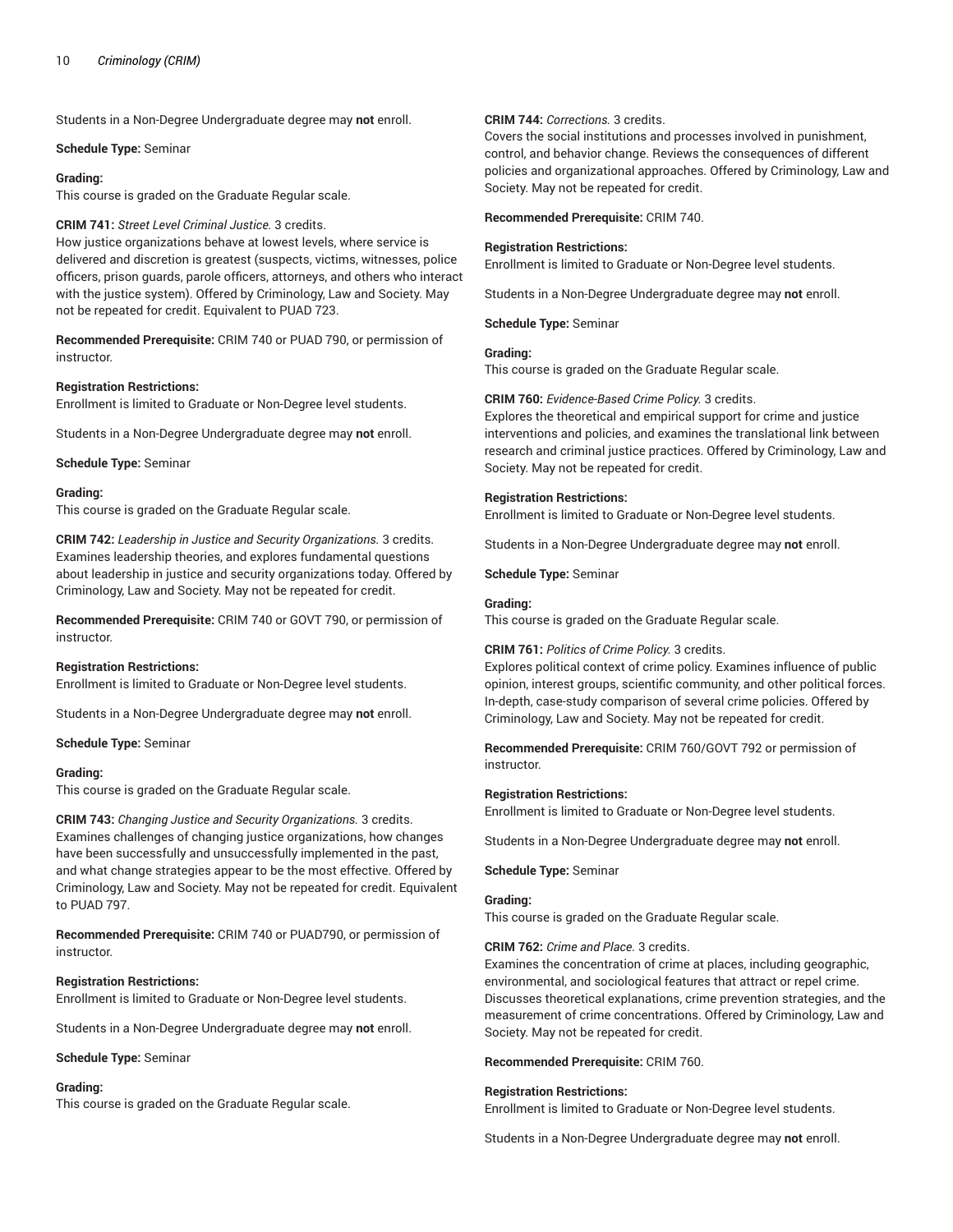## **Schedule Type:** Seminar

#### **Grading:**

This course is graded on the Graduate Regular scale.

#### **CRIM 764:** *Sentencing.* 3 credits.

Explores theories of punishment and sentencing practices. Examines political, sociological, criminological, and organizational influences on sentencing processes and decisions. Offered by Criminology, Law and Society. May not be repeated for credit.

#### **Recommended Prerequisite:** CRIM 760.

#### **Registration Restrictions:**

Enrollment is limited to Graduate or Non-Degree level students.

Students in a Non-Degree Undergraduate degree may **not** enroll.

**Schedule Type:** Seminar

#### **Grading:**

This course is graded on the Graduate Regular scale.

#### **CRIM 780:** *Research Methods.* 3 credits.

Introduces logic and methods of scientific inquiry in justice, law, and crime policy. Includes conceptualization of research questions, observation, measurement, research design, and principles of causality. Evaluation of extant research according to scientific principles. Offered by Criminology, Law and Society. May not be repeated for credit.

**Recommended Prerequisite:** Undergraduate course in social science research methods or statistics, or permission of instructor.

#### **Registration Restrictions:**

Enrollment is limited to Graduate or Non-Degree level students.

Students in a Non-Degree Undergraduate degree may **not** enroll.

**Schedule Type:** Seminar

# **Grading:**

This course is graded on the Graduate Regular scale.

# **CRIM 781:** *Justice Program Evaluation.* 3 credits.

Practical exploration of assessment techniques used in evaluating need for and consequences of justice programs and policies. Design and measurement, interpreting and presenting results. Offered by Criminology, Law and Society. May not be repeated for credit. Equivalent to PUAD 791.

**Recommended Prerequisite:** PUAD 511/612, CRIM 780, or two graduatelevel statistics courses; or permission of instructor.

# **Registration Restrictions:**

Enrollment is limited to Graduate or Non-Degree level students.

Students in a Non-Degree Undergraduate degree may **not** enroll.

**Schedule Type:** Seminar

# **Grading:**

This course is graded on the Graduate Regular scale.

# **CRIM 782:** *Statistics I.* 3 credits.

Focuses on descriptive and inferential statistical methods and theory with application to problems within the justice field. Explores the logic of inferential statistical methods in general and null hypothesis significance testing in particular. Covers widely used statistical procedures within the

applied social sciences. Offered by Criminology, Law and Society. May not be repeated for credit.

**Recommended Prerequisite:** An undergraduate social science research methods course or an undergraduate statistics course.

#### **Registration Restrictions:**

Enrollment is limited to Graduate or Non-Degree level students.

Students in a Non-Degree Undergraduate degree may **not** enroll.

**Schedule Type:** Seminar

#### **Grading:**

This course is graded on the Graduate Regular scale.

#### **CRIM 783:** *Statistics II.* 3 credits.

Focuses on the theory and application of multivariate regression methods as applied within the justice field. Topics include tests for and consequences of violating assumptions of the generalized linear model, dummy coding of categorical variables, testing of interaction effects, logistic regression, ordered and multinominal logit, and missing data analysis. Offered by Criminology, Law and Society. May not be repeated for credit.

**Recommended Prerequisite:** CRIM 782 or a comparable course.

#### **Registration Restrictions:**

Enrollment is limited to Graduate or Non-Degree level students.

Students in a Non-Degree Undergraduate degree may **not** enroll.

#### **Schedule Type:** Seminar

#### **Grading:**

This course is graded on the Graduate Regular scale.

#### **CRIM 784:** *Experimental Criminology.* 3 credits.

Discusses the methodological, statistical, ethical, and practical concerns associated with experimental research designs in criminology. Offered by Criminology, Law and Society. May not be repeated for credit.

# **Recommended Prerequisite:** CRIM 780.

#### **Registration Restrictions:**

Enrollment is limited to Graduate or Non-Degree level students.

Students in a Non-Degree Undergraduate degree may **not** enroll.

#### **Schedule Type:** Seminar

#### **Grading:**

This course is graded on the Graduate Regular scale.

**CRIM 790:** *Capstone in Policy and Practice.* 3 credits.

Student-initiated research project supervised by instructor. Students must work with a justice organization to conduct useful research and produce a policy-oriented white paper. Offered by Criminology, Law and Society. May not be repeated for credit.

**Recommended Prerequisite:** CRIM 780 or permission of instructor.

#### **Registration Restrictions:**

Enrollment is limited to Graduate or Non-Degree level students.

Students in a Non-Degree Undergraduate degree may **not** enroll.